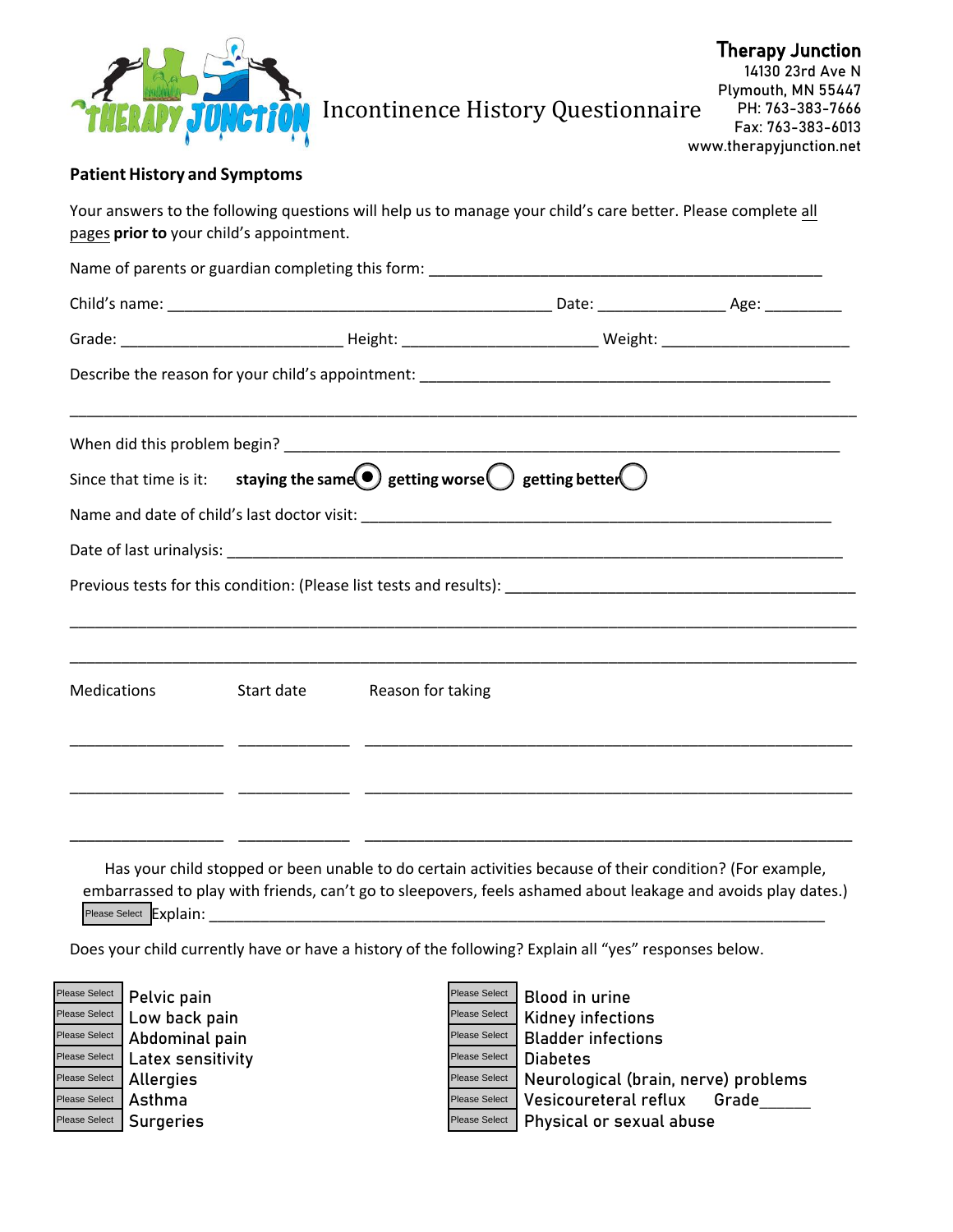

14130 23rd Ave N Plymouth, MN 55447 PH: 763-383-7666 Fax: 763-383-6013 www.therapyjunction.net

Please Select **Other** (please list)

Explain yes responses and include dates

Does your child need to be catheterized? <sup>Please Select</sup> If yes, how often?

Ask your child to rate his/her feelings as to the severity of this problem from  $0 - 10$ 



Rate the following statement as it applies to your child's life today:

"My child's bladder is controlling his/her life."



## Bladder habits:

1. How often does your child urinate during the day? \_\_\_\_\_\_# times per day, every \_\_\_\_\_\_\_ hours

\_\_\_\_\_\_\_\_\_\_\_\_\_\_\_\_\_\_\_\_\_\_\_\_\_\_\_\_\_\_\_\_\_\_\_\_\_\_\_\_\_\_\_\_\_\_\_\_\_\_\_\_\_\_\_\_\_\_\_\_\_\_\_\_\_\_\_\_\_\_\_\_\_\_\_\_\_\_\_\_\_\_\_\_\_\_\_\_\_\_\_\_

\_\_\_\_\_\_\_\_\_\_\_\_\_\_\_\_\_\_\_\_\_\_\_\_\_\_\_\_\_\_\_\_\_\_\_\_\_\_\_\_\_\_\_\_\_\_\_\_\_\_\_\_\_\_\_\_\_\_\_\_\_\_\_\_\_\_\_\_\_\_\_\_\_\_\_\_\_\_\_\_\_\_\_\_\_\_\_\_\_\_\_\_

- 2. How often does your child wake up to urinate after going to bed? # times
- 3. Does your child awaken wet in the morning Please Select If yes, \_\_\_\_\_\_\_ days per week
- 4. Does your child have the sensation (urge feeling) that they need to go to the toilet? Please Select
- 5. How long does your child delay going to the toilet once he/she needs to urinate?